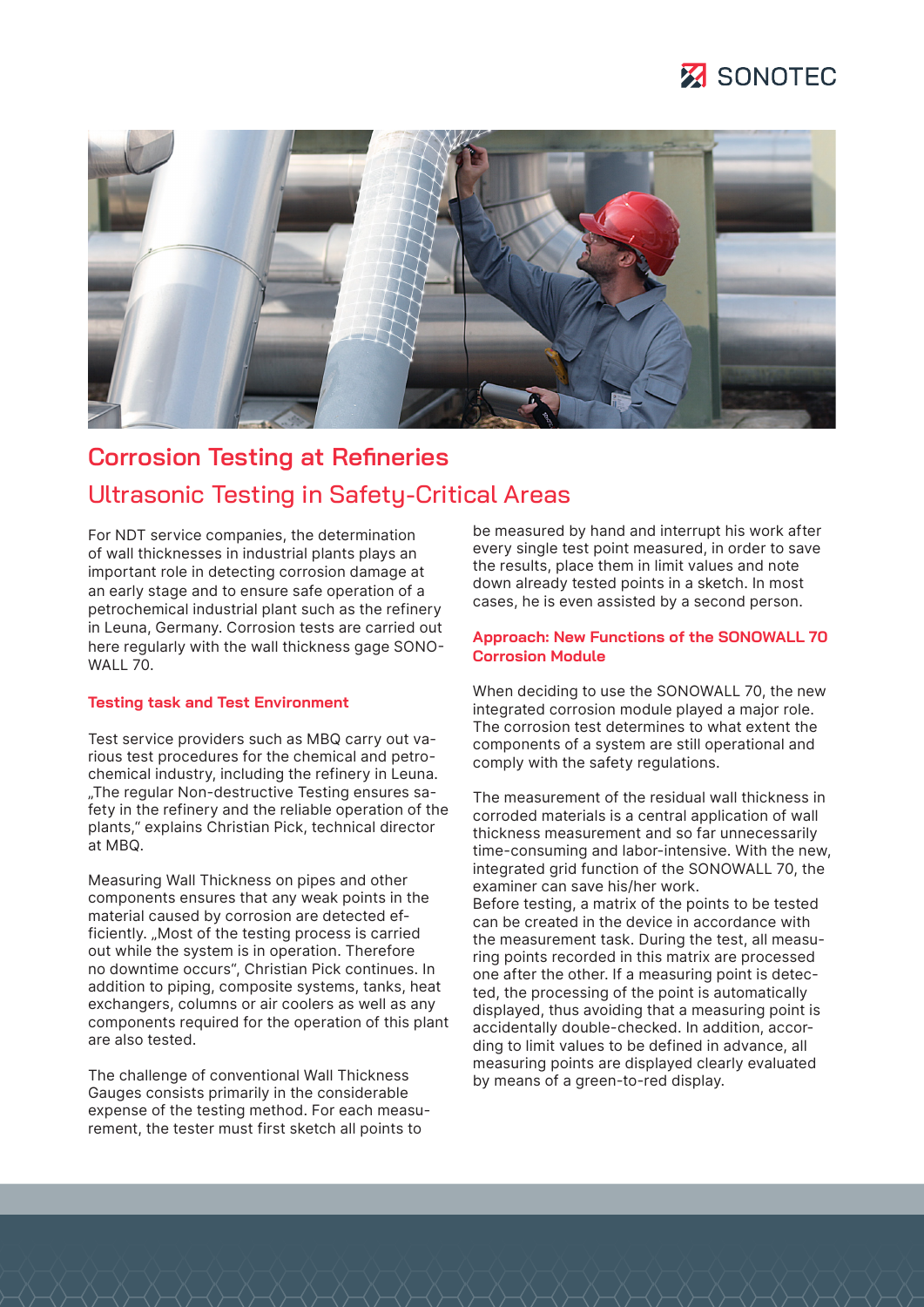# **X** SONOTEC



### **Screenshot of a Color Coded Grid**



Pic. 1: Screenshot SONOWALL 70 | Pic. 2: Direct Data Export to Excel Pic. 3: A-Scans exported into an Excel Report

Thus, after checking the measuring points, it is immediately clear at a glance whether and where limit values are exceeded. Each measuring point can be individually reviewed and recreated. All measured values can finally be exported as a CSV file.

#### **Simple Usage for coarse Measurement Areas**

"Our customers appreciate an easy and quick to learn operation of the thickness gage", explains Manuel Lucas from SONOTEC.

That's why the company attached great importance to an intuitive user interface of SONOWALL 70 and a clear structured menu. The device with the largest operating temperature range in its class from  $-20$  ° C to  $+60$  ° C ( $-4$  F to 140 F) and the high protection class IP67 is predestined, for example, for NDT in shipbuilding, aircraft construction, in wind power plants, metalworking industry or even refineries.

"Many tests take place outside, at high altitudes or in hard-to-reach areas, so it is important that the device does not suffer any damage due to falls or impacts with solid materials," says Manuel Lucas.

A wrist strap additionally ensures safety during use. The low weight and the anti-reflective 5-inch display make the SONOWALL 70 extremely suitable for corrosion tests, thickness measurements through layers of paint and precision measurements in harsh and wet industrial environments or outdoors.

The SONOWALL 70 is the first device on the market to feature the intelligent, wireless probe head recognition SONO-ID. For ultrasonic tests, the necessary probes no longer have to be manually selected from databases, but are automatically identified by the SONOWALL 70.

The associated extended probe management enables the storage of probe-specific data such as DAC curves, lead lengths and serial numbers directly in the probe.

The high-performance, high-capacity datalogger not only secures the readings, but also automatically stores A-pictures and all relevant data. Thus, records can be retrieved quickly and can be clearly read on a screen.